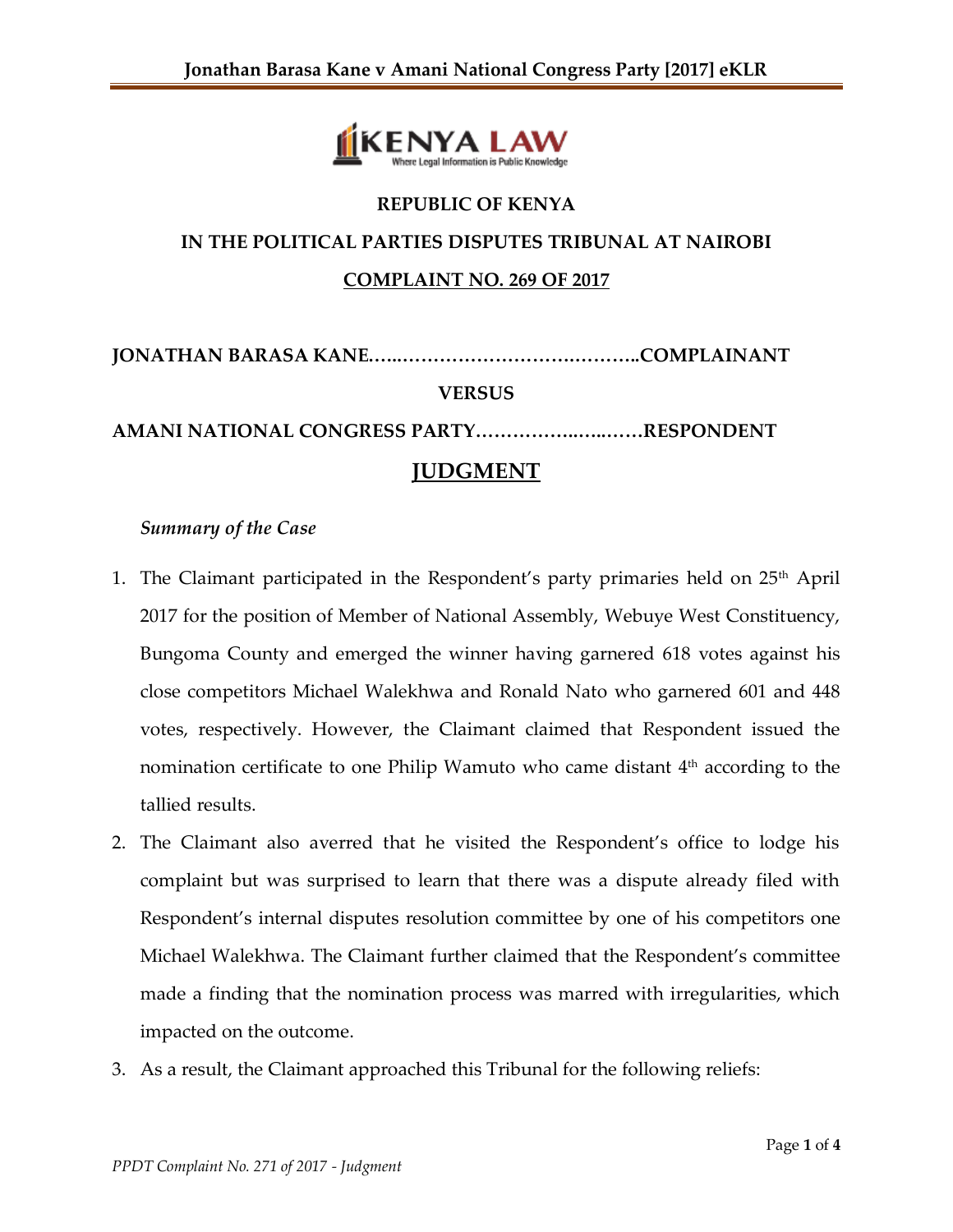- a) A declaration that the Claimant is the bone fide Respondent's nominee for the position of the Member of National Assembly, Webuye West Constituency, Bungoma County.
- b) An order directing the Respondent to issue the Claimant with nomination certificate.
- c) An order setting aside the nomination certificate already to Philip Wamuto by the Respondent.
- 4. Come the  $18<sup>th</sup>$  May 2017, the Tribunal ordered the Claimant to serve Respondent, which service was effected by one Stephen Njonjo on the same day. However, time came and passed without the Respondent doing so leaving this Tribunal without an option but to proceed and determine this matter in consideration of the strict timelines for nominations.

#### *Issues for Determination*

5. The primary issue is whether the Respondent was justified in denying the Claimant nomination certificate.

## *Analysis*

- 6. The whole issue in this case turns our attention to the provisions of *Article 38* of the *Constitution of Kenya, 2010,* which guarantees the right of every citizen to make political choices, which includes the rights to form and participate in the activities of a political party. In this regard, one has the right to take part in a free, fair and regular elections based on universal suffrage and the free expression of will to vie for any office of any political party to which such a person is a member.
- 7. To this end, *Article 91 (1) (d)* of the Constitution specifically obligates political parties in Kenya to abide by the democratic principles of good governance, promote and practice democracy through regular, fair and free elections within the party.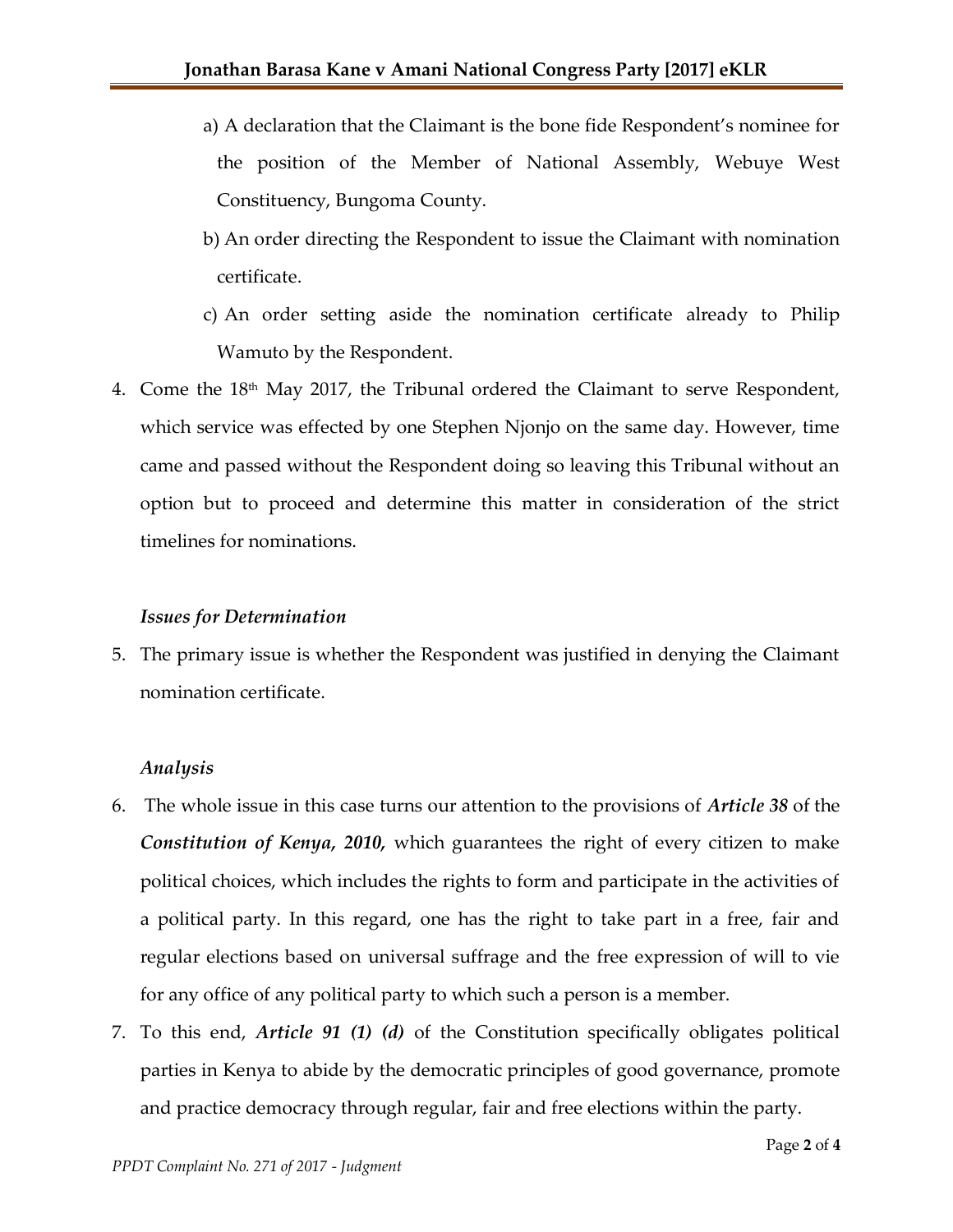- 8. To fulfil these constitutional requirements, *section 9* of the *Political Parties Act, 2011* read together with the *Second Schedule* of the same sets out the key issues that must be contained in the constitutions of all duly registered political parties in Kenya. The relevant point for our purposes in the matter is the rule that a political party constitution must establish guidelines for, among other things, the nomination of candidates for elections.
- 9. Indeed, the Respondent conducted party primaries with the intention to determine its nominee for the position of the Member of National Assembly, Webuye West Constituency. Consequently, being that the Claimant won the said nominations, this Tribunal holds the view that the Claimant had legitimate reasons to be given the nomination. This was, however, not done; instead, the Respondent issued the nomination certificate to one Philip Wamuto who came distant fourth according to the votes tallied.
- 10. Equally troubling is the fact that in spite of coming to a conclusion that the party primaries for the position of the Member of National Assembly, Webuye West Constituency was flawed, the Respondent still went ahead to issue Mr Philip Wamuto with the nomination certificate as oppose to order for a repeat of the nominations. In conclusion, since the Claimant garnered the most votes and since the same was neither controverted nor opposed by the Respondent, it is only fair and just he be issued with the nomination certificate for position of the Member of National Assembly, Webuye West Constituency.
- 11. For the reasons advanced above, this Tribunal is persuaded by the Claimant's arguments that the Respondent contravened its own rules when it failed to issue the Claimant with the nomination certificate. In other words, we find no justification in the actions of the Respondent of denying the Claimant the nomination certificate.

## *Orders*